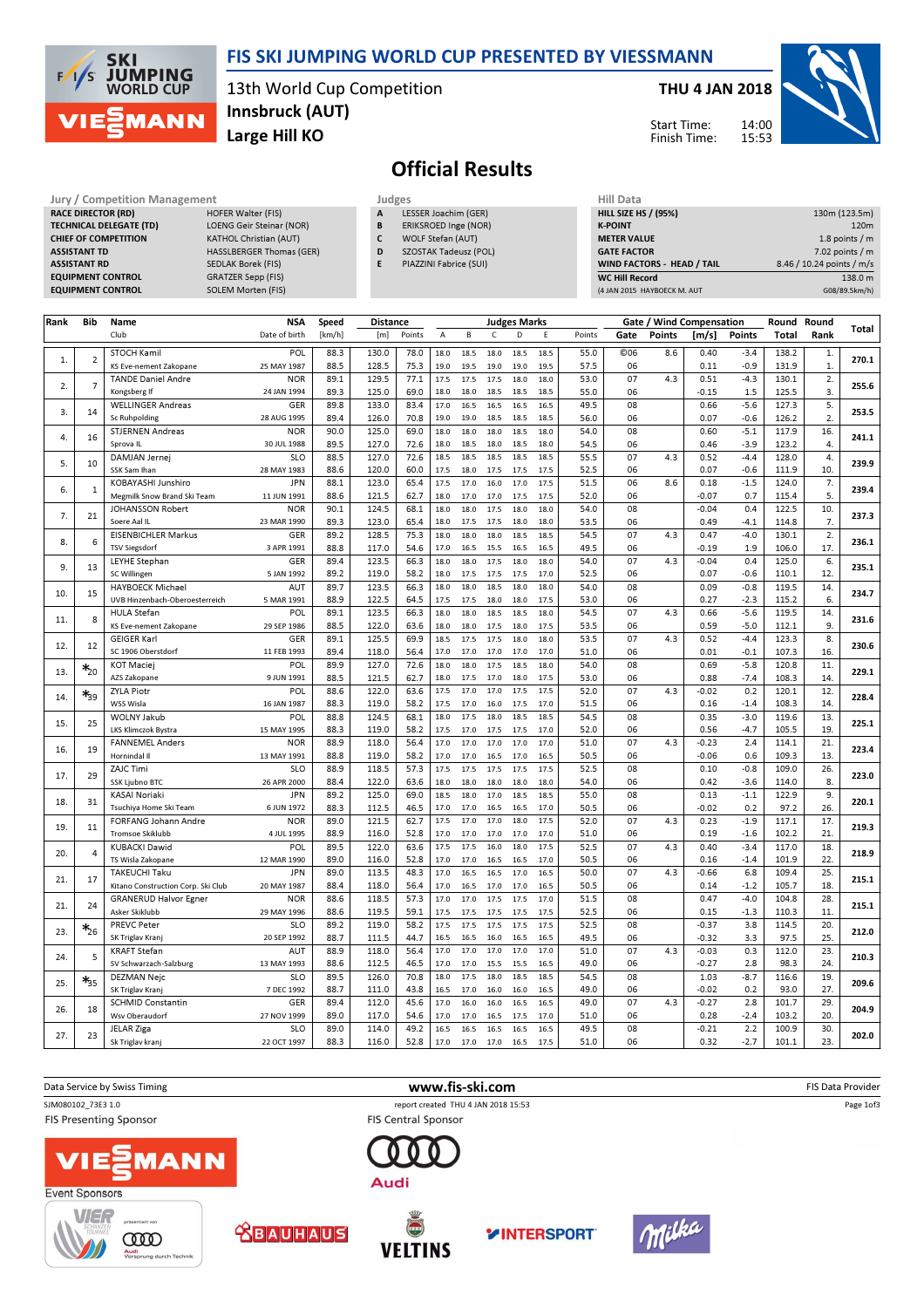#### FIS SKI JUMPING WORLD CUP PRESENTED BY VIESSMANN



13th World Cup Competition Innsbruck (AUT)

THU 4 JAN 2018

Start Time: Finish Time:



Large Hill KO

## Official Results

| Rank | Bib               | Name                                                 | <b>NSA</b>               | Speed<br><b>Distance</b><br><b>Judges Marks</b><br>Gate / Wind Compensation |            |        | Round Round |      |      |      |      |        |      |               |         |               |       |      |       |
|------|-------------------|------------------------------------------------------|--------------------------|-----------------------------------------------------------------------------|------------|--------|-------------|------|------|------|------|--------|------|---------------|---------|---------------|-------|------|-------|
|      |                   | Club                                                 | Date of birth            | [km/h]                                                                      | [m]        | Points | A           | B    | C    | D    | E    | Points | Gate | <b>Points</b> | [m/s]   | <b>Points</b> | Total | Rank | Total |
|      | $\mathbf{*}_{48}$ | PEIER Killian                                        | SUI                      | 89.0                                                                        | 120.0      | 60.0   | 17.5        | 17.5 | 17.5 | 18.0 | 17.5 | 52.5   | 07   | 4.3           | 0.58    | $-4.9$        | 111.9 | 24.  |       |
| 28.  |                   | Vallee du Joux                                       | 28 MAR 1995              | 88.3                                                                        | 108.5      | 39.3   | 16.5        | 16.5 | 16.5 | 16.0 | 16.5 | 49.5   | 06   |               | $-0.04$ | 0.4           | 89.2  | 28.  | 201.1 |
| 29.  | 42                | <b>LEITNER Clemens</b>                               | AUT                      | 88.7                                                                        | 117.5      | 55.5   | 16.5        | 16.5 | 16.5 | 17.0 | 16.5 | 49.5   | 07   | 4.3           | 0.26    | $-2.2$        | 107.1 | 27.  | 193.4 |
|      |                   | Nordic Team Absam-Tirol                              | 7 NOV 1998               | 87.9                                                                        | 108.0      | 38.4   | 16.0        | 16.0 | 15.5 | 16.5 | 15.5 | 47.5   | 06   |               | $-0.04$ | 0.4           | 86.3  | 29.  |       |
| 30.  | 3                 | <b>FREITAG Richard</b>                               | <b>GER</b>               | 89.2                                                                        | 130.0      | 78.0   | 10.0        | 11.0 | 11.0 | 11.5 | 11.0 | 33.0   | 07   | 4.3           | 0.18    | $-1.5$        | 113.8 | 22.  | 113.8 |
|      |                   | SG Nickelhuette Aue                                  | 14 AUG 1991              |                                                                             | <b>DNS</b> |        |             |      |      |      |      |        |      |               |         |               |       |      |       |
|      |                   | not qualified for 2nd round                          |                          |                                                                             |            |        |             |      |      |      |      |        |      |               |         |               |       |      |       |
| 31.  | 37                | <b>KOBAYASHI Ryoyu</b>                               | <b>JPN</b>               | 89.8                                                                        | 119.0      | 58.2   | 17.5        | 17.0 | 17.0 | 17.5 | 17.5 | 52.0   | 08   |               | $-0.07$ | 0.7           | 110.9 | 31.  | 110.9 |
|      |                   | Tsuchiya Home Ski Team                               | 8 NOV 1996               |                                                                             |            |        |             |      |      |      |      |        |      |               |         |               |       |      |       |
| 32.  | 30                | <b>AMMANN Simon</b>                                  | SUI                      | 89.2                                                                        | 120.0      | 60.0   | 15.5        | 16.0 | 14.5 | 15.5 | 17.0 | 47.0   | 08   |               | $-0.23$ | 2.4           | 109.4 | 32.  | 109.4 |
|      |                   | <b>SSC Toggenburg</b>                                | 25 JUN 1981              |                                                                             | 118.0      |        |             |      |      |      |      | 50.5   | 07   |               | 0.38    | $-3.2$        | 108.0 | 33.  |       |
| 33.  | 41                | <b>AIGNER Clemens</b><br>SV Innsbruck-Bergisel-Tirol | AUT<br>2 FEB 1993        | 88.6                                                                        |            | 56.4   | 17.0        | 16.5 | 16.5 | 17.0 | 17.0 |        |      | 4.3           |         |               |       |      | 108.0 |
|      |                   | COLLOREDO Sebastian                                  | <b>ITA</b>               | 88.5                                                                        | 115.0      | 51.0   |             | 16.5 | 15.5 |      | 17.0 | 49.5   | 07   | 4.3           | $-0.26$ | 2.7           | 107.5 | 34.  |       |
| 34.  | 32                | <b>GS FIAMMEGIALLE</b>                               | 9 SEP 1987               |                                                                             |            |        | 16.5        |      |      | 16.5 |      |        |      |               |         |               |       |      | 107.5 |
|      |                   | <b>SCHIFFNER Markus</b>                              | AUT                      | 88.9                                                                        | 116.5      | 53.7   | 17.0        | 17.0 | 17.0 | 17.0 | 17.0 | 51.0   | 07   | 4.3           | 0.26    | $-2.2$        | 106.8 | 35.  |       |
| 35.  | 49                | UVB Hinzenbach-Oberoesterreich                       | 5 JUN 1992               |                                                                             |            |        |             |      |      |      |      |        |      |               |         |               |       |      | 106.8 |
|      |                   | <b>BARTOL Tilen</b>                                  | <b>SLO</b>               | 89.2                                                                        | 115.0      | 51.0   | 17.0        | 16.5 | 16.5 | 16.5 | 17.0 | 50.0   | 07   | 4.3           | $-0.11$ | 1.1           | 106.4 | 36.  |       |
| 36.  | 9                 | SSK Sam Ihan                                         | 17 APR 1997              |                                                                             |            |        |             |      |      |      |      |        |      |               |         |               |       |      | 106.4 |
|      |                   | SCHLIERENZAUER Gregor                                | AUT                      | 88.6                                                                        | 117.0      | 54.6   | 17.0        | 16.5 | 16.0 | 17.0 | 17.0 | 50.5   | 08   |               | $-0.09$ | 0.9           | 106.0 | 37.  |       |
| 37.  | 22                | SV Innsbruck-Bergisel-Tirol                          | 7 JAN 1990               |                                                                             |            |        |             |      |      |      |      |        |      |               |         |               |       |      | 106.0 |
|      |                   | <b>DESCHWANDEN Gregor</b>                            | SUI                      | 87.9                                                                        | 114.5      | 50.1   | 16.5        | 16.5 | 16.5 | 16.5 | 16.5 | 49.5   | 06   | 8.6           | 0.38    | $-3.2$        | 105.0 | 38.  |       |
| 38.  | 50                | Horw                                                 | 27 FEB 1991              |                                                                             |            |        |             |      |      |      |      |        |      |               |         |               |       |      | 105.0 |
|      |                   | <b>KORNILOV Denis</b>                                | <b>RUS</b>               | 88.8                                                                        | 116.0      | 52.8   | 16.5        | 16.0 | 16.5 | 16.5 | 17.0 | 49.5   | 07   | 4.3           | 0.41    | $-3.5$        | 103.1 | 39.  | 103.1 |
| 39.  | 40                | Sdushor CSP N. Novgorod Dinamo                       | 17 AUG 1986              |                                                                             |            |        |             |      |      |      |      |        |      |               |         |               |       |      |       |
| 40.  | 34                | <b>HUBER Daniel</b>                                  | AUT                      | 88.9                                                                        | 113.0      | 47.4   | 17.0        | 16.0 | 16.0 | 16.5 | 16.5 | 49.0   | 07   | 4.3           | $-0.22$ | 2.3           | 103.0 | 40.  | 103.0 |
|      |                   | SC Seekirchen-Salzburg                               | 2 JAN 1993               |                                                                             |            |        |             |      |      |      |      |        |      |               |         |               |       |      |       |
| 41.  | 45                | <b>KOZISEK Cestmir</b>                               | CZE                      | 88.8                                                                        | 115.0      | 51.0   | 16.5        | 16.5 | 16.0 | 16.5 | 16.5 | 49.5   | 07   | 4.3           | 0.22    | $-1.9$        | 102.9 | 41.  | 102.9 |
|      |                   | <b>LSK Lomnice nad Popelkou</b>                      | 9 NOV 1991               |                                                                             |            |        |             |      |      |      |      |        |      |               |         |               |       |      |       |
| 42.  | 38                | PILCH Tomasz                                         | POL                      | 88.7                                                                        | 116.5      | 53.7   | 17.0        | 17.0 | 17.0 | 16.5 | 16.5 | 50.5   | 07   | 4.3           | 0.69    | $-5.8$        | 102.7 | 42.  | 102.7 |
|      |                   | WSS Wisla                                            | 20 OCT 2000              |                                                                             |            |        |             |      |      |      |      |        |      |               |         |               |       |      |       |
| 43.  | 44                | <b>LACKNER Thomas</b>                                | AUT                      | 88.9                                                                        | 113.5      | 48.3   | 16.5        | 17.0 | 16.5 | 16.5 | 16.5 | 49.5   | 07   | 4.3           | 0.17    | $-1.4$        | 100.7 | 43.  | 100.7 |
|      |                   | HSV Absam-Bergisel-Tirol<br><b>PREVC Domen</b>       | 9 APR 1993<br><b>SLO</b> | 88.8                                                                        | 112.0      | 45.6   |             |      |      |      |      | 50.0   | 07   | 4.3           | 0.08    | $-0.7$        | 99.2  | 44.  |       |
| 44.  | 46                | Sk Triglav kranj                                     | 4 JUN 1999               |                                                                             |            |        | 16.5        | 17.0 | 17.5 | 16.5 | 16.5 |        |      |               |         |               |       |      | 99.2  |
|      |                   | WOHLGENANNT Ulrich                                   | AUT                      | 89.1                                                                        | 114.0      | 49.2   | 17.0        | 17.0 | 16.5 | 16.5 | 17.0 | 50.5   | 08   |               | 0.21    | $-1.8$        | 97.9  | 45.  |       |
| 45.  | 36                | SK Kehlegg-Vorarlberg                                | 1 AUG 1994               |                                                                             |            |        |             |      |      |      |      |        |      |               |         |               |       |      | 97.9  |
|      |                   | <b>ALTENBURGER Florian</b>                           | AUT                      | 88.9                                                                        | 107.0      | 36.6   | 16.0        | 16.0 | 15.0 | 15.5 | 16.0 | 47.5   | 07   | 4.3           | $-0.27$ | 2.8           | 91.2  | 46.  |       |
| 46.  | 43                | SC Seekirchen-Salzburg                               | 2 NOV 1993               |                                                                             |            |        |             |      |      |      |      |        |      |               |         |               |       |      | 91.2  |
|      |                   | <b>FETTNER Manuel</b>                                | AUT                      | 88.3                                                                        | 109.0      | 40.2   | 16.5        | 16.5 | 16.0 | 16.5 | 16.5 | 49.5   | 08   |               | $-0.09$ | 0.9           | 90.6  | 47.  |       |
| 47.  | 27                | SV Innsbruck-Bergisel-Tirol                          | 17 JUN 1985              |                                                                             |            |        |             |      |      |      |      |        |      |               |         |               |       |      | 90.6  |
|      |                   | <b>MAEAETTAE Jarkko</b>                              | <b>FIN</b>               | 88.8                                                                        | 104.5      | 32.1   | 16.0        | 16.0 | 16.0 | 16.0 | 16.0 | 48.0   | 07   | 4.3           | $-0.20$ | 2.0           | 86.4  | 48.  |       |
| 48.  | 47                | Kainuun Hiihtoseura                                  | 28 DEC 1994              |                                                                             |            |        |             |      |      |      |      |        |      |               |         |               |       |      | 86.4  |
| 49.  | 28                | <b>PASCHKE Pius</b>                                  | <b>GER</b>               | 88.4                                                                        | 99.5       | 23.1   | 16.0        | 16.0 | 15.5 | 15.5 | 15.5 | 47.0   | 08   |               | $-1.08$ | 11.1          | 81.2  | 49.  | 81.2  |
|      |                   | WSV Kiefersfelden                                    | 20 MAY 1990              |                                                                             |            |        |             |      |      |      |      |        |      |               |         |               |       |      |       |
| 50.  | 33                | STURSA Vojtech                                       | CZE                      | 88.6                                                                        | 98.0       | 20.4   | 15.5        | 15.5 | 15.0 | 15.5 | 16.0 | 46.5   | 07   | 4.3           | 0.14    | $-1.2$        | 70.0  | 50.  | 70.0  |
|      |                   | Dukla Liberec                                        | 3 AUG 1995               |                                                                             |            |        |             |      |      |      |      |        |      |               |         |               |       |      |       |